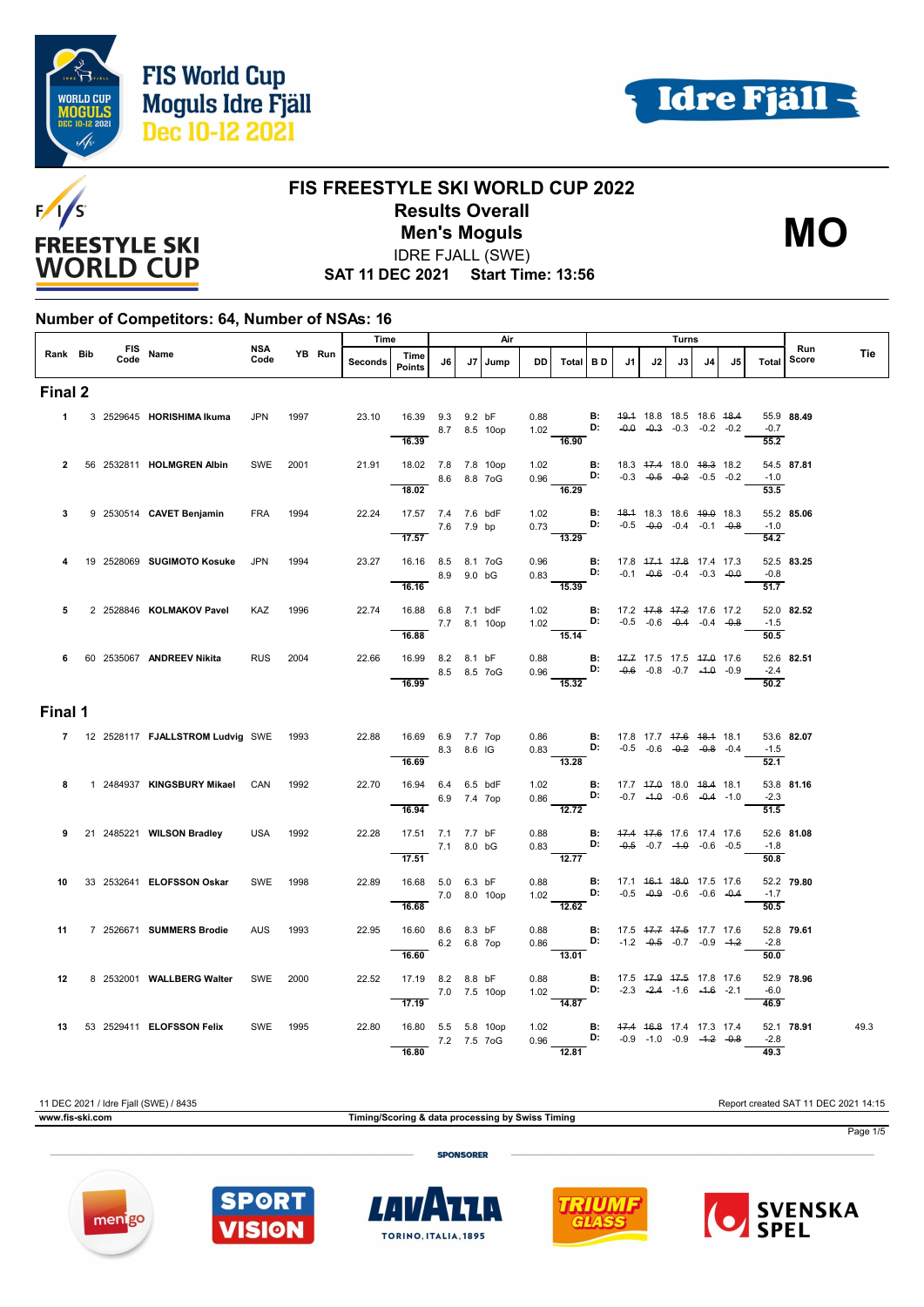





## **FIS FREESTYLE SKI WORLD CUP 2022 Results Overall Men's Moguls MO**

IDRE FJALL (SWE)



**SAT 11 DEC 2021 Start Time: 13:56**

|          |               |                                  |                    |      |        | Time    |                                |             |        | Air     |              |                                                                                                                |           |                                                |    | Turns                                                          |    |    |                   |                           |      |
|----------|---------------|----------------------------------|--------------------|------|--------|---------|--------------------------------|-------------|--------|---------|--------------|----------------------------------------------------------------------------------------------------------------|-----------|------------------------------------------------|----|----------------------------------------------------------------|----|----|-------------------|---------------------------|------|
| Rank Bib | Code          | FIS Name                         | <b>NSA</b><br>Code |      | YB Run | Seconds | Time<br><b>Points</b>          | J6          |        | J7 Jump | DD.          | Total BD                                                                                                       |           | J1                                             | J2 | J3                                                             | J4 | J5 |                   | Run<br><b>Total Score</b> | Tie  |
| 14       |               | 25 2530240 DUFRESNE Gabriel      | CAN                | 1996 |        | 23.17   | 16.30                          | 8.1         | 8.1 bF |         | 0.88         |                                                                                                                | <b>B:</b> |                                                |    | 47.4 46.5 17.0 16.6 16.7                                       |    |    |                   | 50.3 78.91                | 48.4 |
|          |               |                                  |                    |      |        |         | 16.30                          | 8.5 8.0 7op |        |         | 0.86         | 14.21                                                                                                          | D:        |                                                |    | $-0.7$ $-0.7$ $-0.2$ $-4.0$ $-0.5$                             |    |    | $-1.9$<br>48.4    |                           |      |
|          |               |                                  |                    |      |        |         |                                |             |        |         |              |                                                                                                                |           |                                                |    |                                                                |    |    |                   |                           |      |
| 15       |               | 17 2527600 CHUNLAUD Kerrian CAN  |                    | 1993 |        | 23.02   | 16.50 7.5 7.7 7op              |             |        |         | 0.86         | D:                                                                                                             |           | <b>B:</b> 17.2 46.6 47.5 17.1 17.0             |    | $-0.9$ $-0.9$ $-0.4$ $-1.0$ $-0.8$                             |    |    | $-2.6$            | 51.3 78.58                |      |
|          |               |                                  |                    |      |        |         | 16.50                          | 8.0 8.5 bG  |        |         | 0.83         | 13.38                                                                                                          |           |                                                |    |                                                                |    |    | 48.7              |                           |      |
|          |               |                                  |                    |      |        |         |                                |             |        |         |              |                                                                                                                |           |                                                |    |                                                                |    |    |                   |                           |      |
|          |               | 16 10 2441426 GRAHAM Matt        | <b>AUS</b>         | 1994 |        |         |                                |             |        |         |              |                                                                                                                |           |                                                |    |                                                                |    |    |                   | <b>DNS</b>                |      |
|          |               |                                  |                    |      |        |         |                                |             |        |         |              |                                                                                                                |           |                                                |    |                                                                |    |    |                   |                           |      |
|          |               |                                  |                    |      |        |         |                                |             |        |         |              |                                                                                                                |           |                                                |    |                                                                |    |    |                   |                           |      |
|          | Qualification |                                  |                    |      |        |         |                                |             |        |         |              |                                                                                                                |           |                                                |    |                                                                |    |    |                   |                           |      |
|          |               | 17 45 2533386 VIERELA Severi     | <b>FIN</b>         | 2001 |        | 22.33   | 17.45 7.4 7.1 10op             |             |        |         |              | 1.02 <b>B</b> : 15.9 4 <del>5.1</del> 46.5 15.7 15.6<br>0.73 <b>D:</b> -0.6 -0.3 -0.5 -0.5 -0. <del>2</del>    |           |                                                |    |                                                                |    |    |                   | 47.2 76.75                |      |
|          |               |                                  |                    |      |        |         | 17.45                          | 8.2 8.3 bp  |        |         |              | 13.40                                                                                                          |           |                                                |    |                                                                |    |    | $-1.3$<br>45.9    |                           |      |
|          |               |                                  |                    |      |        |         |                                |             |        |         |              |                                                                                                                |           |                                                |    |                                                                |    |    |                   |                           |      |
| 18       |               | 14 2533462 PAGE Nick             | USA                | 2002 |        | 23.20   | 16.25 8.0 8.0 7oG              |             |        |         | 0.96         | $1.02$ D: $-4.2$ -1.0 -0.8 -0.8 -0.8                                                                           |           | <b>B:</b> 16.2 16.0 <del>15.8 16.8</del> 15.9  |    |                                                                |    |    | $-2.6$            | 48.1 76.72                |      |
|          |               |                                  |                    |      |        |         | 6.5 7.8 10op<br>16.25          |             |        |         |              | $\frac{1}{14.97}$                                                                                              |           |                                                |    |                                                                |    |    | 45.5              |                           |      |
| 19       |               | 24 2530492 MAKHNEV Andrei        | <b>RUS</b>         | 1997 |        | 24.17   | 14.93 8.0 7.9 bF               |             |        |         | 0.88         |                                                                                                                | <b>B:</b> |                                                |    | 16.5 16.5 16.8 <del>16.9 16.3</del>                            |    |    |                   | 49.8 76.58                |      |
|          |               |                                  |                    |      |        |         |                                | 8.6 8.3 bp  |        |         |              | $0.73$ D:                                                                                                      |           |                                                |    | $-0.5$ $-0.3$ $-0.5$ $-0.4$ $-0.4$                             |    |    | $-1.3$            |                           |      |
|          |               |                                  |                    |      |        |         | 14.93                          |             |        |         |              | $\frac{3.15}{13.15}$                                                                                           |           |                                                |    |                                                                |    |    | 48.5              |                           |      |
| 20       |               | 23 2532161 WOODS Cooper          | <b>AUS</b>         | 2000 |        | 23.99   | 15.17 7.7 7.6 bF               |             |        |         | 0.88         |                                                                                                                |           | <b>B:</b> 46.3 17.3 16.5 47.3 16.9             |    |                                                                |    |    |                   | 50.7 76.56                |      |
|          |               |                                  |                    |      |        |         | 7.5 8.0 7op                    |             |        |         |              | 0.88 <b>B:</b> $46.3$ 17.3 16.5 $47.3$ 16.9<br>0.86 <b>D:</b> $-0.8$ $-0.8$ $-1.0$ $-1.0$ $-0.9$               |           |                                                |    |                                                                |    |    | $-2.7$            |                           |      |
|          |               |                                  |                    |      |        |         | 15.17                          |             |        |         |              | $\frac{1}{13.39}$                                                                                              |           |                                                |    |                                                                |    |    | 48.0              |                           |      |
| 21       |               | 39 2533901 ALEYNIKOV Mikhail RUS |                    | 2002 |        | 23.56   | 15.76 8.1 7.9 bF               |             |        |         | 0.88         |                                                                                                                | <b>B:</b> |                                                |    | 15.7 45.2 46.5 16.4 16.0                                       |    |    |                   | 48.1 76.54                |      |
|          |               |                                  |                    |      |        |         | 7.5 7.1 10op<br>15.76          |             |        |         | 1.02         | $\overline{D}$ :<br>14.48                                                                                      |           |                                                |    | $-0.9$ $-0.4$ $-0.5$ $-0.7$ $-0.6$                             |    |    | $-1.8$<br>46.3    |                           |      |
|          |               |                                  |                    |      |        |         |                                |             |        |         |              |                                                                                                                |           |                                                |    |                                                                |    |    |                   |                           |      |
| 22       |               | 43 2529652 HARA Daichi           | <b>JPN</b>         | 1997 |        | 22.88   | 16.69 6.2 6.3 7oG              |             |        |         | 0.96         | $0.86$ D: $-0.4$ $-0.8$ $-0.4$ $-1.4$ $-0.5$                                                                   | B:        |                                                |    | 16.6 46.4 47.0 16.2 16.3                                       |    |    | $-1.7$            | 49.1 76.40                |      |
|          |               |                                  |                    |      |        |         | 7.5 7.2 7op<br>16.69           |             |        |         |              | $\frac{1}{12.31}$                                                                                              |           |                                                |    |                                                                |    |    | 47.4              |                           |      |
| 23       |               | 58 2531178 SUIKKARI Johannes FIN |                    | 1996 |        | 22.11   | 17.75 7.5 6.8 7oG              |             |        |         | 0.96         |                                                                                                                |           | <b>B:</b> 15.9 44.9 46.4 15.3 16.0             |    |                                                                |    |    |                   | 47.2 76.37                |      |
|          |               |                                  |                    |      |        |         |                                | 7.3 7.8 bG  |        |         |              | $0.83$ D:                                                                                                      |           |                                                |    | $-0.6$ $-0.4$ $-0.6$ $-4.0$ $-0.5$                             |    |    | $-1.7$            |                           |      |
|          |               |                                  |                    |      |        |         | 17.75                          |             |        |         |              | $\overline{13.12}$                                                                                             |           |                                                |    |                                                                |    |    | $\overline{45.5}$ |                           |      |
| 24       |               | 13 2484879 THEOCHARIS Sacha FRA  |                    | 1990 |        | 23.27   | 16.16 7.3 7.1 7oG              |             |        |         |              | 0.96 <b>B:</b> $\frac{45.3}{0.6}$ 16.1 16.1 $\frac{46.6}{0.6}$ 16.0<br>0.83 <b>D:</b> -0.5 -0.6 -0.7 -0.7 -0.4 |           |                                                |    |                                                                |    |    |                   | 48.2 76.10                |      |
|          |               |                                  |                    |      |        |         | $\frac{7.6}{16.16}$ 7.6 8.4 IG |             |        |         | 0.83         |                                                                                                                |           |                                                |    |                                                                |    |    | $-1.8$            |                           |      |
|          |               |                                  |                    |      |        |         |                                |             |        |         |              | $\overline{13.54}$                                                                                             |           |                                                |    |                                                                |    |    | 46.4              |                           |      |
| 25       |               | 52 2530541 GERKEN SCHOFIELD GBR  |                    | 1998 |        | 23.06   | 16.45 7.8 7.6 bF               |             |        |         |              | 0.88 <b>B</b> : 16.1 45.9 16.0 46.4 16.0<br>0.73 <b>D:</b> $-0.2$ -0.3 -0.5 -0.8 -4.2                          |           |                                                |    |                                                                |    |    |                   | 48.1 75.81                |      |
|          |               | <b>Thomas</b>                    |                    |      |        |         | 16.45                          | 8.7 8.0 bp  |        |         |              | 12.86                                                                                                          |           |                                                |    |                                                                |    |    | $-1.6$<br>46.5    |                           |      |
|          |               |                                  |                    |      |        |         |                                |             |        |         |              |                                                                                                                |           |                                                |    |                                                                |    |    |                   |                           |      |
| 26       |               | 16 2533908 SHULDIAKOV Artem RUS  |                    | 2002 |        | 23.20   | 16.25 6.4 5.8 bF               | 8.2 7.7 7op |        |         | 0.88<br>0.86 | $\overline{D}$ :                                                                                               | B:        |                                                |    | 46.8 16.4 16.8 16.4 45.9<br>$-0.7$ $-4.0$ $-0.8$ $-0.6$ $-0.8$ |    |    | $-2.3$            | 49.6 75.75                |      |
|          |               |                                  |                    |      |        |         | 16.25                          |             |        |         |              | $\frac{1}{2.20}$                                                                                               |           |                                                |    |                                                                |    |    | 47.3              |                           |      |
| 27       |               | 4 2528237 SALONEN Jimi           | <b>FIN</b>         | 1994 |        | 23.08   | 16.42 7.0 7.0 10op             |             |        |         | 1.02         |                                                                                                                |           | <b>B:</b> 16.0 4 <del>5.5</del> 16.0 47.0 16.5 |    |                                                                |    |    |                   | 48.5 75.73                |      |
|          |               |                                  |                    |      |        |         | 7.7 8.3 7 o G                  |             |        |         |              | $0.96$ D: $-2.0$ -1.1 $-0.8$ -1.3 -1.6                                                                         |           |                                                |    |                                                                |    |    | $-4.0$            |                           |      |
|          |               |                                  |                    |      |        |         | 16.42                          |             |        |         |              | $\frac{1}{14.81}$                                                                                              |           |                                                |    |                                                                |    |    | 44.5              |                           |      |

11 DEC 2021 / Idre Fjall (SWE) / 8435 Report created SAT 11 DEC 2021 14:15

**www.fis-ski.com Timing/Scoring & data processing by Swiss Timing**

Page 2/5

**SPONSORER** 









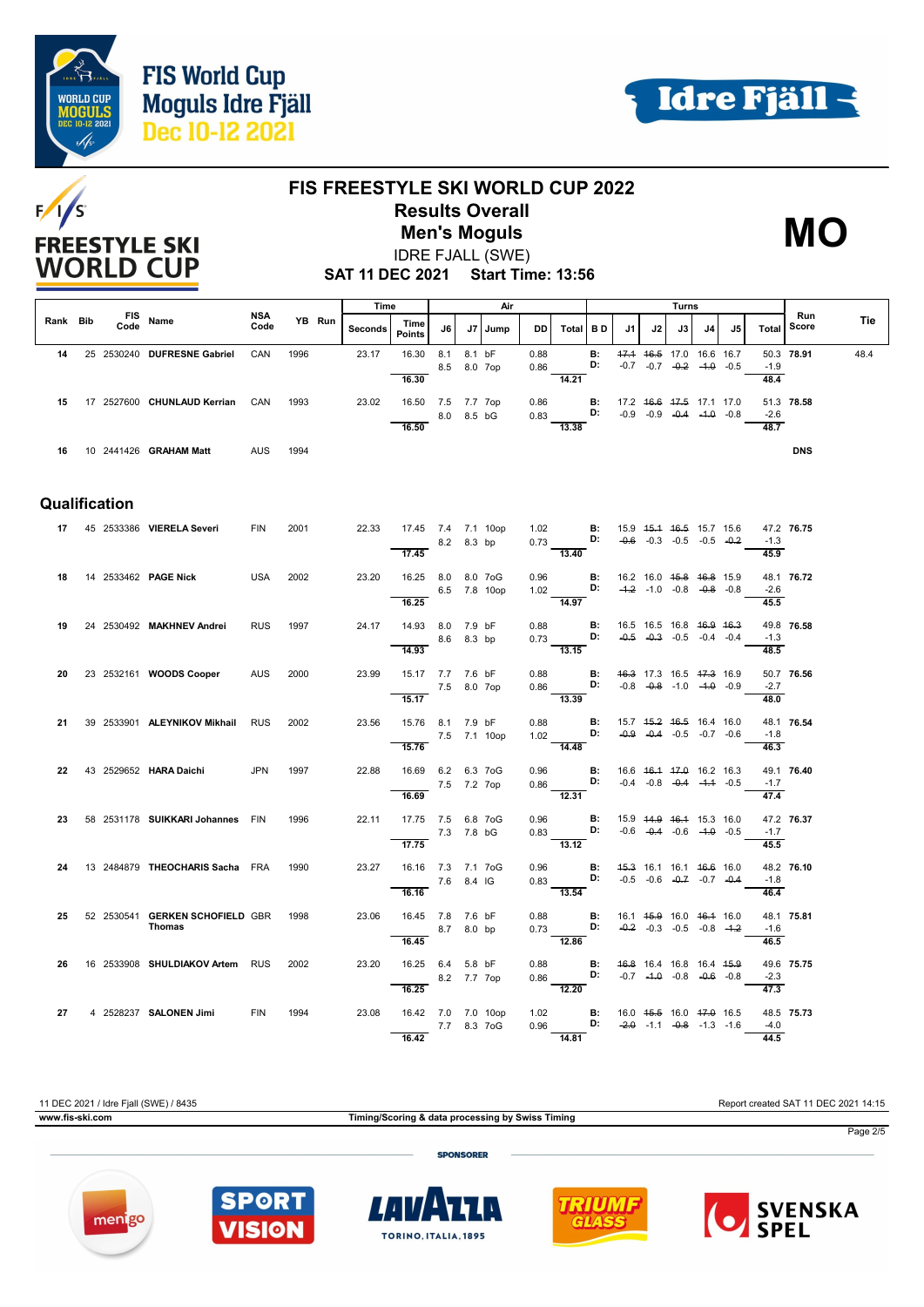





# **FIS FREESTYLE SKI WORLD CUP 2022 Results Overall**

IDRE FJALL (SWE) **Men's Moguls MO**



**SAT 11 DEC 2021 Start Time: 13:56**

|          |      |                                         |                    |      |        | Time    |                                                       |             |             | Air          |      |                                                                                                                                           |                 |                                                |                                                                | Turns |    |                                    |                             |              |     |
|----------|------|-----------------------------------------|--------------------|------|--------|---------|-------------------------------------------------------|-------------|-------------|--------------|------|-------------------------------------------------------------------------------------------------------------------------------------------|-----------------|------------------------------------------------|----------------------------------------------------------------|-------|----|------------------------------------|-----------------------------|--------------|-----|
| Rank Bib | Code | FIS Name                                | <b>NSA</b><br>Code |      | YB Run | Seconds | Time<br><b>Points</b>                                 | J6          |             | J7   Jump    | DD I | Total BD                                                                                                                                  |                 | J1                                             | J2                                                             | J3 I  | J4 | J5                                 | Total                       | Run<br>Score | Tie |
| 28       |      | 15 2527554 TADE Marco                   | SUI                | 1995 |        | 24.27   | 14.79<br>14.79                                        | 7.7 7.5 bF  |             | 7.5 6.3 10op | 0.88 | 1.02<br>13.72                                                                                                                             | <b>B:</b><br>D: |                                                | 16.2 16.3 16.0 46.7 45.7<br>$-0.5$ $-0.4$ $-4.2$ $-0.3$ $-0.8$ |       |    |                                    | $-1.7$<br>46.8              | 48.5 75.31   |     |
| 29       |      | 6 2532059 NOVITSKII Nikita              | <b>RUS</b>         | 2000 |        | 23.65   | 15.64 7.9 8.6 bF                                      |             | 8.2 7.4 7op |              |      | 0.88 <b>B:</b> 45.6 16.0 16.0 46.3 16.0<br>$0.86$ D: $-0.4$ $-0.5$ $-0.8$ $-1.0$ $-1.2$                                                   |                 |                                                |                                                                |       |    |                                    | $-2.3$                      | 48.0 75.30   |     |
|          |      | 30 27 2526517 ESCOBAR Jules             | <b>FRA</b>         | 1994 |        | 22.77   | 15.64<br>16.84 7.2 7.6 10op                           | 7.8 8.1 7op |             |              |      | $\frac{1}{13.96}$<br>1.02 <b>B</b> : $45.3$ 15.7 16.0 46.0 15.7<br>0.86 <b>D:</b> $-0.9$ -1.1 -1.2                                        |                 |                                                |                                                                |       |    |                                    | 45.7<br>$-3.4$              | 47.4 75.21   |     |
| 31       |      | 11 2527085 WALCZYK Dylan                | <b>USA</b>         | 1993 |        | 23.10   | 16.84<br>16.39 6.1 7.2 bF                             |             |             |              | 0.88 | $\overline{14.37}$<br>$0.86$ D: $-0.5$ $-0.8$ $-1.4$ $-0.7$ $-1.0$                                                                        |                 | <b>B:</b> 4 <del>5.3</del> 16.1 16.1 47.0 16.9 |                                                                |       |    |                                    | 44.0                        | 49.1 74.38   |     |
|          |      | 32 20 2527360 PENTTALA Jussi            | <b>FIN</b>         | 1993 |        | 23.86   | 16.39<br>15.35  5.5  5.5  7oG                         |             | 5.9 7.0 7op |              | 0.96 | $\frac{1}{11.39}$                                                                                                                         |                 | <b>B:</b> 46.5 16.1 16.5 16.1 45.9             |                                                                |       |    |                                    | $-2.5$<br>$\frac{1}{46.6}$  | 48.7 74.20   |     |
|          |      |                                         |                    |      |        |         | 15.35                                                 | 7.2 7.4 7op |             |              |      | 0.86 <b>D:</b> $-0.5$ $-0.3$ $-4.2$ $-0.2$ $-0.6$<br>$-11.55$                                                                             |                 |                                                |                                                                |       |    |                                    | $-1.4$<br>$\overline{47.3}$ |              |     |
| 33       |      | 30 2532799 BOURDETTE Marius FRA         |                    | 1999 |        | 22.75   | 16.87 7.2 8.2 bF<br>7.6 7.9 bp<br>16.87               |             |             |              |      | 0.88 <b>B</b> : 16.7 15.0 4 <del>6.8</del> 44.8 15.2<br>0.73 <b>D:</b> -0.4 -0.6 -0.5 -4.2 -1.0<br>$\overline{12.42}$                     |                 |                                                |                                                                |       |    |                                    | $-2.1$<br>44.8              | 46.9 74.09   |     |
| 34       |      | 36 2534858 GRAVENFORS Filip SWE         |                    | 2004 |        | 21.75   | 18.24 8.0 7.1 bF<br>6.0 5.2 7op                       |             |             |              |      | 0.88 <b>B</b> : 47.0 15.6 45.0 15.4 15.6 0.86 <b>D</b> : -0.4 -0.3 -1.0 -4.2 -1.0<br>$\overline{11.45}$                                   |                 |                                                |                                                                |       |    |                                    | $-2.4$                      | 46.6 73.89   |     |
| 35.      |      | 59 2532513 VAILLANCOURT Elliot CAN 1999 |                    |      |        | 23.38   | 18.24<br>16.01 7.8 7.5 bF                             |             |             | 6.8 7.1 7oG  |      | 0.88 <b>B</b> : 45.3 15.9 16.0 46.3 15.7<br>0.96 <b>D:</b> -0.7 -1.2 -1.4 1.3 0.0                                                         |                 |                                                |                                                                |       |    |                                    | 44.2<br>$-3.2$              | 47.6 73.80   |     |
| 36.      |      | 41 2528035 <b>PENTTALA OIII</b>         | <b>FIN</b>         | 1995 |        | 22.11   | 16.01<br>17.75 7.9 7.9 10op                           |             |             |              | 1.02 | $\overline{13.39}$                                                                                                                        |                 | <b>B:</b> 46.7 15.0 15.8 15.4 45.0             |                                                                |       |    |                                    | 44.4                        | 46.2 73.73   |     |
|          |      | 37 44 2531950 FENELEY William           |                    | 1999 |        | 24.43   | 7.8 7.4 7op<br>$\overline{17.75}$<br>14.57 6.2 6.6 bF |             |             |              |      | 0.86<br>$\overline{14.58}$                                                                                                                |                 | <b>D:</b> $-2.5$ $-1.5$ $-0.6$ $-1.1$ $-2.2$   |                                                                |       |    |                                    | $-4.8$<br>$\frac{41.4}{9}$  | 50.1 73.63   |     |
|          |      |                                         | <b>GBR</b>         |      |        |         | 14.57                                                 |             |             | 6.5 7.1 10op |      | 0.88 <b>B:</b> 46.5 16.8 16.8 16.5 47.6<br>1.02 <b>D:</b> $-1.4$ $-1.0$ $-4.0$ $-1.6$ $-1.2$<br>12.56                                     |                 |                                                |                                                                |       |    |                                    | $-3.6$<br>46.5              |              |     |
| 38       |      | 29 2533687 AHVENAINEN Akseli FIN        |                    | 2002 |        | 23.36   | 16.04 6.3 6.4 bF<br>16.04                             |             | 6.4 6.2 7op |              |      | 0.88 <b>B:</b> $46.8$ 43.9 16.0 15.9 15.9<br>0.86 <b>D:</b> -0.3 -0.6 -0.7 -0.5 -0.2<br>$-11.00$                                          |                 |                                                |                                                                |       |    | $-0.3$ $-0.6$ $-0.7$ $-0.5$ $-0.2$ | $-1.4$<br>46.4              | 47.8 73.44   |     |
| 39       |      | 51 2528624 SUIRE Martin                 | <b>FRA</b>         | 1996 |        | 23.20   | 16.25 7.0 6.5 7oG<br>7.6 7.8 7op<br>16.25             |             |             |              | 0.96 | $0.86$ D: -1.1 -1.0 -0.8 -1.2 -0.8<br>$\frac{1}{13.09}$                                                                                   |                 | <b>B:</b> 15.8 4 <del>5.0</del> 15.3 45.8 15.6 |                                                                |       |    |                                    | $-2.9$<br>43.8              | 46.7 73.14   |     |
| 40       |      | 26 2532044 MOUILLE Thibaud              | <b>FRA</b>         | 1999 |        | 24.92   | 13.90 7.2 7.2 7oG<br>13.90                            |             | 9.0 8.5 bG  |              | 0.96 | $0.83$ D:<br>14.17                                                                                                                        |                 | <b>B:</b> 45.8 15.6 15.5 15.5 45.4             | $-0.5$ $-0.9$ $-0.7$ $-0.6$ $-0.6$                             |       |    |                                    | $-1.9$<br>$\overline{44.7}$ | 46.6 72.77   |     |
| 41       |      | 55 2534567 NOVIKOV Viacheslav RUS       |                    | 2003 |        | 23.37   | 16.02 7.5 6.1 7op<br>7.9 7.2 bp                       |             |             |              |      | 0.86 <b>B:</b> 16.4 15.5 <del>16.8</del> 15.0 <del>14.3</del> 0.73 <b>D:</b> -0.7 -0.3 -0.5 -1.0 -0.5 -1.1.35                             |                 |                                                |                                                                |       |    |                                    | $-1.7$                      | 46.9 72.57   |     |
|          |      | 42 54 2531923 STEGFELDT Rasmus SWE 1998 |                    |      |        | 23.28   | 16.02<br>16.15 7.0 6.2 bF<br>7.2 6.5 7op              |             |             |              |      | 0.88 <b>B:</b> $\begin{array}{ccc} 46.7 & 15.0 & 44.4 & 16.2 & 16.1 \\ 0.86 & \textbf{D:} & -0.7 & -0.8 & -4.0 & -1.0 & -1.0 \end{array}$ |                 |                                                |                                                                |       |    |                                    | 45.2<br>$-2.8$              | 47.3 72.34   |     |
|          |      |                                         |                    |      |        |         | 16.15                                                 |             |             |              |      | $\overline{11.69}$                                                                                                                        |                 |                                                |                                                                |       |    |                                    | 44.5                        |              |     |

11 DEC 2021 / Idre Fjall (SWE) / 8435 Report created SAT 11 DEC 2021 14:15 **www.fis-ski.com Timing/Scoring & data processing by Swiss Timing** Page 3/5 **SPONSORER** 









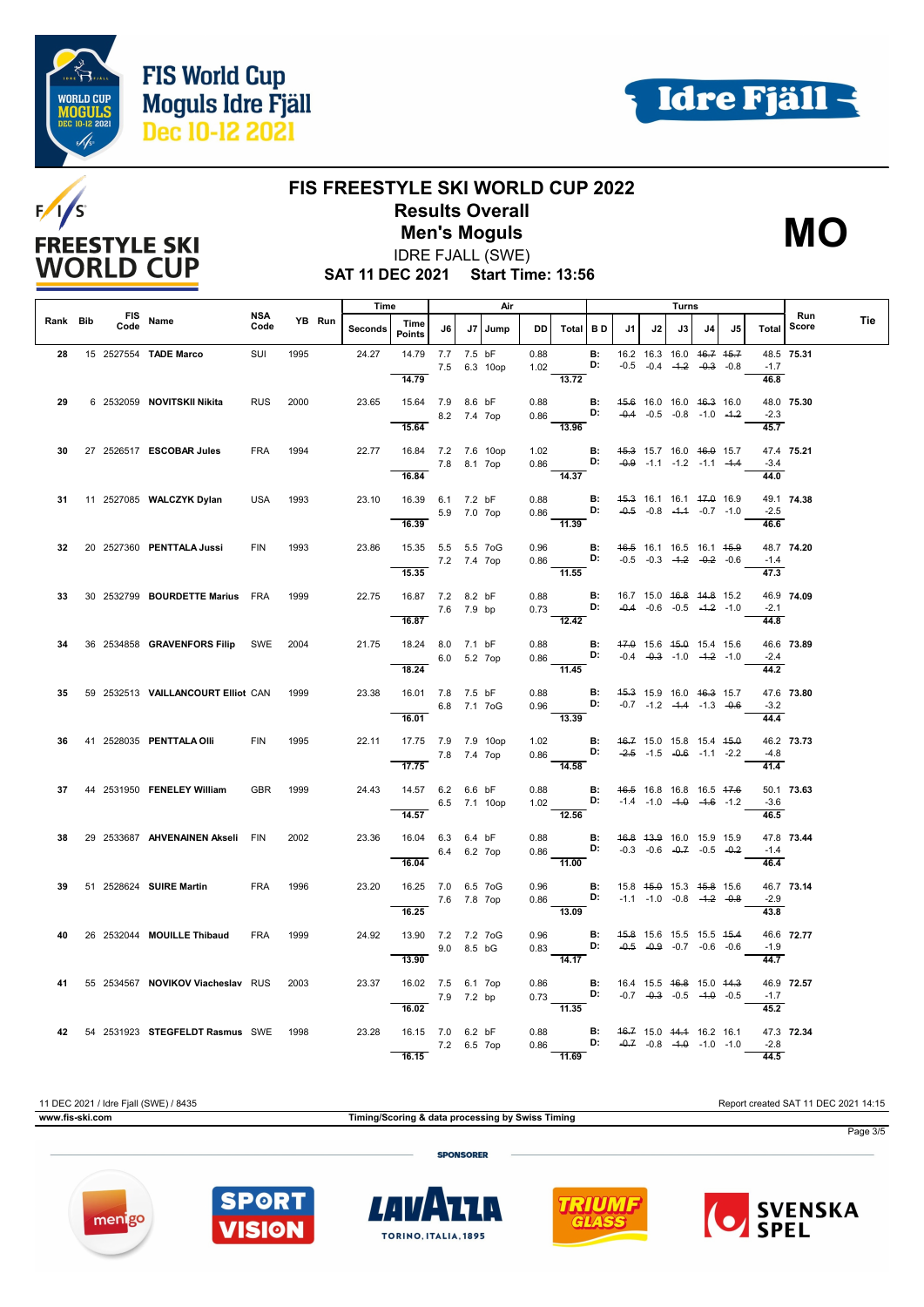





## **FIS FREESTYLE SKI WORLD CUP 2022 Results Overall**

IDRE FJALL (SWE) **Men's Moguls MO**



**SAT 11 DEC 2021 Start Time: 13:56**

|          |      |                                    |             |      |        | Time    |                                                       |              | Air            |              |                                                                                                                                |                 | Turns                                                       |    |                                                                           |    |    |                             |                     |     |
|----------|------|------------------------------------|-------------|------|--------|---------|-------------------------------------------------------|--------------|----------------|--------------|--------------------------------------------------------------------------------------------------------------------------------|-----------------|-------------------------------------------------------------|----|---------------------------------------------------------------------------|----|----|-----------------------------|---------------------|-----|
| Rank Bib | Code | FIS Name                           | NSA<br>Code |      | YB Run | Seconds | Time<br><b>Points</b>                                 | J6 I         | J7   Jump      | DD I         | Total BD                                                                                                                       |                 | J1.                                                         | J2 | J3                                                                        | J4 | J5 | Total                       | Run<br><b>Score</b> | Tie |
| 43       |      | 63 2534210 HOLMGREN Emil           | SWE         | 2003 |        | 23.34   | 16.06 7.0<br>16.06                                    | 6.5 7.8 bp   | 6.7 7op        | 0.86<br>0.73 | 11.10                                                                                                                          | <b>B:</b><br>D: |                                                             |    | 16.0 44.8 15.0 15.6 46.0<br>$-0.4$ $-0.3$ $-0.6$ $-0.6$ $-0.8$            |    |    | $-1.6$<br>45.0              | 46.6 72.16          |     |
| 44       |      | 34 2530808 BELLUCCI Massimo ITA    |             | 1999 |        | 24.63   | 14.30 7.1 6.9 bF<br>14.30                             | 5.2 5.2 7 oG |                | 0.88<br>0.96 | <b>D:</b> $-0.5$ $-0.3$ $-0.7$ $-0.4$ $-0.4$<br>$\frac{1}{11.14}$                                                              |                 | <b>B:</b> 46.6 45.6 15.8 16.2 15.8                          |    |                                                                           |    |    | $-1.3$<br>46.5              | 47.8 71.94          |     |
| 45       |      | 65 2534001 KARJALAINEN<br>Rasmus   | <b>FIN</b>  | 2002 |        | 22.63   | 17.03 6.0 5.9 10op<br>17.03                           | 3.7 3.8 IG   |                |              | 1.02 <b>B</b> : 15.9 45.6 46.0 15.8 15.7<br>0.83 <b>D:</b> -0.9 4.7 1.4 1.6 1.5<br>9.17                                        |                 |                                                             |    |                                                                           |    |    | $-2.8$<br>44.6              | 47.4 70.80          |     |
| 46       |      | 57 2532862 ROMANOV Sergey          | KAZ         | 2001 |        | 22.07   | 17.80 6.9 7.2 7op<br>7.7 7.9 bp<br>17.80              |              |                | 0.86         | 0.30 <b>B.</b> 19.9 14.4 <del>19.6</del> 14.4 <del>13.6</del><br>0.73 <b>D:</b> -0.8 -0.3 -1.2 -1.4 -2.0<br>$\overline{11.75}$ |                 | <b>B:</b> 15.5 14.4 <del>15.8</del> 14.4 <del>13.8</del>    |    |                                                                           |    |    | $-3.4$<br>40.9              | 44.3 70.45          |     |
| 47       |      | 47 2532859 <b>BONDAREV Anton</b>   | KAZ         | 2000 |        | 23.73   | 15.53 6.0 5.9 7op<br>15.53                            | 6.9 6.1 bp   |                | 0.86         | 9.85                                                                                                                           |                 | <b>B:</b> 15.6 4 <del>5.1</del> 15.5 15.1 4 <del>5.8</del>  |    |                                                                           |    |    | $-1.3$<br>$\frac{44.9}{ }$  | 46.2 70.28          |     |
| 48       |      | 5 2534511 McDONALD Cole            | <b>USA</b>  | 2003 |        | 23.72   | 15.54 7.6 8.1 bF<br>15.54                             |              | 4.0  4.9  10op |              | 0.88 <b>B</b> : 17.1 17.0 46.8 47.3 16.9<br>1.02 <b>D:</b> -3.3 -2.3 -3.2 -2.4 -2.6<br>$-11.43$                                |                 |                                                             |    |                                                                           |    |    | $-8.2$<br>42.8              | 51.0 69.77          |     |
| 49       |      | 18 2527955 KELLY Brenden           | CAN         | 1995 |        | 23.50   | 15.84 6.0 6.2 10op<br>7.0 7.4 7oG<br>15.84            |              |                |              | 1.02 <b>B:</b> 44.7 14.8 15.0 15.6 4 <del>5.9</del><br>0.96 <b>D:</b> -4.4 -1.5 -1.7 - <del>2.1</del> -1.6<br>13.13            |                 |                                                             |    |                                                                           |    |    | -4.8<br>40.6                | 45.4 69.57          |     |
| 50       |      | 31 2532088 TSINN Oleg              | KAZ 1999    |      |        | 25.74   | 12.78 7.2 7.4 bF<br>7.6 7.1 bp<br>12.78               |              |                | 0.88         | $0.73$ <b>D:</b><br>$\frac{1}{11.78}$                                                                                          |                 | <b>B:</b> 15.0 15.2 <del>15.8</del> 15.2 <del>14.3</del>    |    | $-0.6$ $-0.8$ $-4.4$ $-1.3$ $-1.0$                                        |    |    | $-3.1$<br>$\overline{42.3}$ | 45.4 66.86          |     |
| 51       |      | 46 2528799 CHEN Kang               | CHN 1993    |      |        | 25.70   | 12.83 7.0 6.5 bF<br>7.0 7.0 7op<br>$\overline{12.83}$ |              |                | 0.88         | $0.86$ D: $-0.9$ -1.5 -1.0 -14.9 14.9<br>$\frac{1}{11.96}$                                                                     |                 | <b>B:</b> 46.2 44.0 16.0 14.9 14.9                          |    |                                                                           |    |    | $-3.9$<br>$\frac{41.9}{ }$  | 45.8 66.69          |     |
|          |      | 52 42 2534212 OLGAARD Robin        | SWE 2003    |      |        | 24.40   | 14.61 7.0 6.7 7op<br>14.61                            | 6.1 6.5 bp   |                |              | 0.86 <b>B:</b> 4 <del>5.5</del> 15.0 15.0 14.8 44.5<br>0.73 <b>D:</b> $-4.0$ $-1.3$ $-1.4$ $-2.0$ $-1.8$<br>10.48              |                 |                                                             |    |                                                                           |    |    | $-4.5$<br>40.3              | 44.8 65.39          |     |
| 53       |      | 66 2528801 <b>ZHAO Yang</b>        | CHN 1992    |      |        | 25.49   | 13.12 5.7 5.2 bF<br>13.12                             | 5.9 5.3 7op  |                | 0.88<br>0.86 | $\mathbf{D}$<br>$\frac{9.60}{9.60}$                                                                                            |                 | <b>B:</b> 14.8 44.8 15.5 15.4 45.5                          |    | $-0.6$ $-1.1$ $-1.2$ $-4.7$ $-1.2$                                        |    |    | $-3.5$<br>42.2              | 45.7 64.92          |     |
| 54       |      | 38 2537625 LEE Yoon Seung          | KOR 2006    |      |        | 22.42   | 17.32 6.6 7.6 bG<br>7.9 7.8 bp<br>17.32               |              |                | 0.83         | 0.73 <b>D:</b> $-6.4$ $-3.9$ $-3.5$ $-2.2$ $-3.1$<br>$-11.61$                                                                  |                 | <b>B:</b> 44.0 14.4 44.5 14.3 13.5                          |    |                                                                           |    |    | $-10.5$<br>31.7             | 42.2 60.63          |     |
| 55       |      | 61 2533013 DONG Mingwei            | <b>CHN</b>  | 1994 |        | 26.10   | 12.29 5.5 5.3 bF<br>12.29                             | 5.0 5.5 7op  |                | 0.88<br>0.86 | $\overline{9.26}$                                                                                                              | <b>B:</b><br>D: |                                                             |    | 14.5 15.1 <del>15.8 13.5</del> 13.9<br>$-1.5$ $-4.3$ $-1.6$ $-2.3$ $-1.8$ |    |    | $-4.9$<br>38.6              | 43.5 60.15          |     |
| 56       |      | 35 2534498 YEREMENKO Artur         | UKR         | 2002 |        | 25.56   | 13.03 5.6 6.0 bF<br>$5.8$ 5.8 bG<br>13.03             |              |                | 0.88<br>0.83 | <b>D:</b> $-1.0$ $-0.9$ $-1.1$ $-4.5$ $-1.1$<br>9.91                                                                           | <b>B:</b>       | 13.6 13.0 <del>14.0 12.8</del> 13.1                         |    |                                                                           |    |    | $-3.2$<br>36.5              | 39.7 59.44          |     |
|          |      | 57 49 2532502 CONEDERA Martino SUI |             | 2002 |        | 26.27   | 12.05 6.9 5.9 10op<br>12.05                           | 7.6 7.2 7oG  |                | 1.02<br>0.96 | D:<br>13.62                                                                                                                    |                 | <b>B:</b> $\frac{43.0}{42.0}$ $\frac{42.0}{42.8}$ 12.9 12.1 |    | $-2.0$ $-4.4$ $-1.7$ $-1.2$ $-2.0$                                        |    |    | $-4.9$<br>32.9              | 37.8 58.57          |     |

11 DEC 2021 / Idre Fjall (SWE) / 8435 Report created SAT 11 DEC 2021 14:15 **www.fis-ski.com Timing/Scoring & data processing by Swiss Timing** Page 4/5 **SPONSORER**